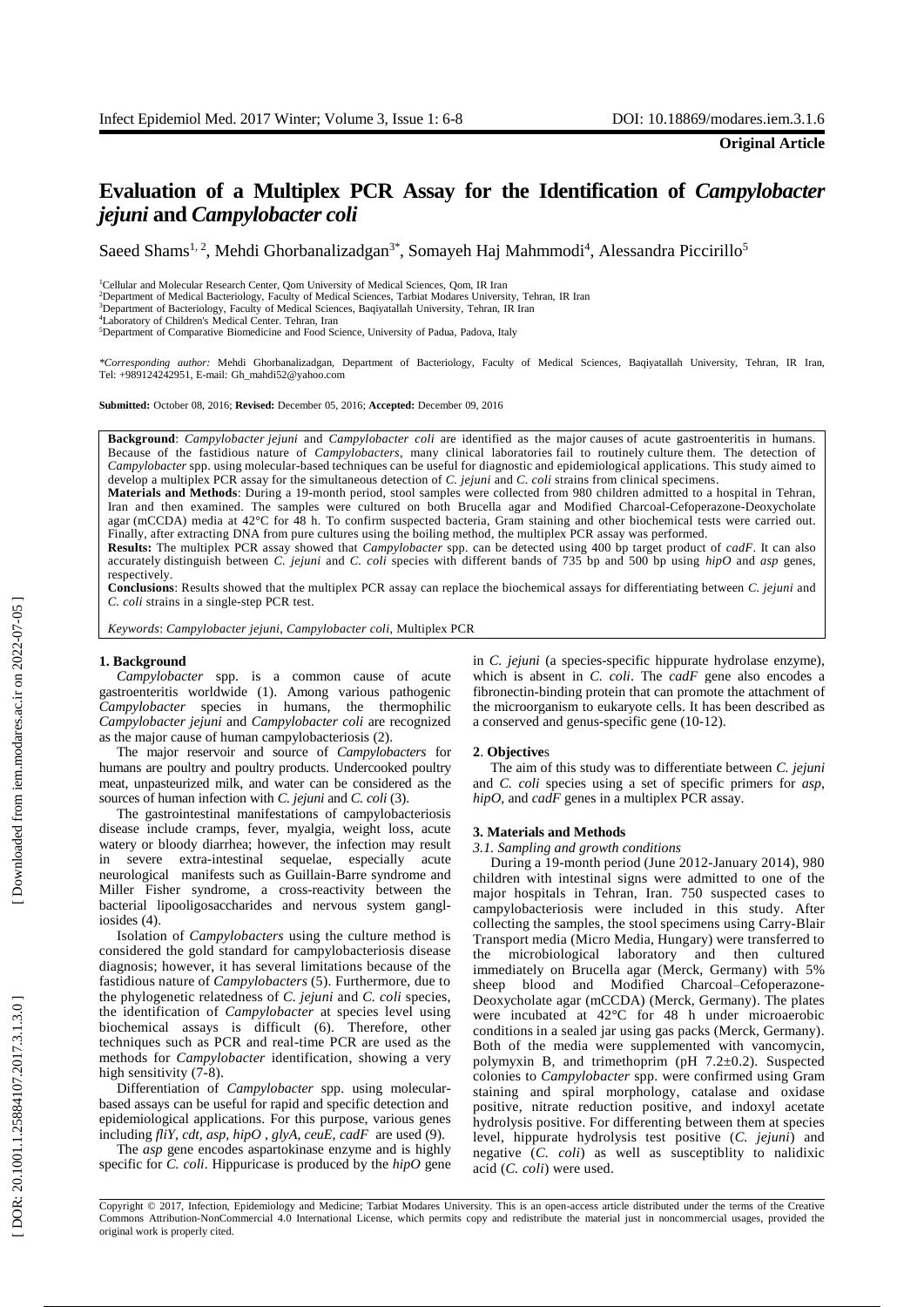## *3.2. DNA extraction and multiplex PCR assay*

DNA extraction from pure culture s of *Campylobacter* isolates was performed by the boiling method. First samples suspended in distilled water and boiled for 15 min at 100 $^{\circ}$ C. The mixture was then centrifuged at 10,000 g at room temperature for 10 min , and the supernatant was used as extracted DNA in the PCR assay .

The multiplex PCR was carried out within a thermal cycler (Eppendorf, Germany) in a final volume of 25 μL containing 3 µl of extracted DNA, 2.5 μL 10X PCR buffer, 1 unit of *Taq* DNA polymerase, 2 mM MgCl <sup>2</sup>, 0.1 μM of each primers (Table 1), 0.2 mM each deoxynucleotide and sterile deionized water.

Amplification conditions for the three genes (*asp*, *hipO,* and *cadF*) were as follow : 95°C for 5 min, followed by 30 amplification cycles ; denaturation at 95°C for 45 seconds, annealing at 48°C for 30 seconds , and extension at 72°C for 30 seconds. Finally, an additional extension step (5 min, 72°C) was performed. Finally, amplicons were electrophoresed on 1% agarose gel . *C. coli* ATCC 43478 and *C. jejuni* subsp. *jejuni* ATCC 29428 were used as reference strains.

### **4. Results**

Among studied population, 750 children had bacterial systemic and gastrointestinal symptoms including fever, abdominal pain, vomiting, diarrhea with high WBC and RBC count. From a total of 750 cases, 48.5 and 51.5% were male and female, respectively, with an average age of ~6 years. According to the culture results, the number of *Campylobacter* positive cases was 3 5, in which 33 cases (94 %) were infected by *C. jejuni,* and 2 cases (6 %) were infected by *C. coli*. About 50% of the bacteria were isolated by each of the medi a (Brucella agar and mCCDA). Most of the positive cases occurred during the summer season from July to September.

The multiplex PCR assay showed that *Campylobacter* spp. can be detected using 400 bp target product of *cadF*. It can also accurately distinguish between *C. jejuni* and *C. coli*  species with different bands of 735 bp and 500 bp using *hipO* and *asp* genes, respectively (Fig. 1).

## **5. Discussion**

**Primer**

*Campylobacter* species have currently been reported as the most common causes of acute bacterial gastroenteritis worldwide both in developing and developed countries . Some studies showed that gastrointestinal infection caused by *C. jejuni* leads to the high levels of morbidity and mortality . About 2 million cases are annually reported to be infected by *C. jejuni* with a mortality rate greater than 2,000 people (13) .

Although biochemical tests such as hippurate hydrolysis are useful for the differentiation of *Campylobacters* at the species level, they could also be used for the identification of hippurate hydrolysis -negative strains of *C. jejuni* and false -positive isolates (14) . Another disadvantage of conventional tests is that they are extremely time consuming. In this study, the time required for the identification of *Campylobacter* at the species level from a sample was approximately 4 days.

In addition, the accurate differentiation between two *Campylobacter* species is important for the following treatment of

**Table 1. Nucleotide sequences of the primers used in the multiplex PCR assay .**

the disease in human . For example erythromycin is used for treating *C. jejuni* infection , while *C. coli* strains are resistant to this antibiotic (6). Therefore, an accurate molecular method can be easily used for clinical diagnosis and appropriate treatment of the disease.

In some previous studies , only one gene was used for differentiating between *C. jejuni* and *C. coli* strains*.* Klena et al. (2004) used divergen t and conserved regions of *lpxA* gene of the lipid A, encoding a UDP - *N*- acetyl glucosamine acyl transferase, to differentiate between *C. jejuni, C. coli, C. upsaliensis* and *C.*  lari species by a multiplex PCR. In another study conducted by Shams et al. (2016), conserved regions of the *cadF* gene were used for the detection and differentiation between *C. jejuni* and *C. coli* species. In another study, Gonzalez et al. (1997) also discriminated between both *C. jejuni* and *C. coli* species using the ceuE gene (7, 15-16).

Our study is similar to Al Amri et al. (2007) who used a mixture of *cadF*, hippuricase and aspartokinase genes to distinguish *C. jejuni* and *C. coli* by PCR . The same PCR assay was developed to detect isolated strains from Iranian patients (10). Other genes have also been used for distinguishing *Campylobacter* spp. by multiplex PCR method . For example, Cloak and coworker (2002) designed a PCR method by the *cadF* gene of pathogenic *Campylobacter* spp . and two different sets of the specific gene s of *C. jejuni* and *C. coli*. The *lpxA*, *hipO*, and *glyA* genes were used by Adzitey et al. (2011) to differentiate between *C. jejuni* and *C. coli* species. In another study, *ceuE*, *cadF,* and oxidoreductase subunit genes were used for the differentiation purpose (6, 17-18).

In all mentioned studies the multiplex PCRs were able to amplify DNA fragments with different lengths which can be separable on the gel without extra reaction of PCR . Thus, it could be considered as a significant advantage over single-species identification systems for the evaluation of the disease in a large number of clinical specimens .

# **6. Conclusion**

The developed multiplex PCR assay in this report is a sensitive technique and can be useful as a specific tool to simultaneously detect of *C. jejun i* and *C. coli* and differentiate them in the field of infectious diseases.

## **Conflict of Interest**

The authors declare they have no conflict of interest.

## **Acknowledgment s**

This study was funded by the Tarbiat Modares University. We thank hospital personnel, especially microbiology laboratory, for her helps.

## **Authors' Contribution s**

All of authors contribute to this study.

**Targets**

## **Funding/Support**

This work was supported by a grant from Research council of Tarbiat Modares University.

Size (bp)

Sequence (5' → 3')

**Annealing temperature ( °C)**